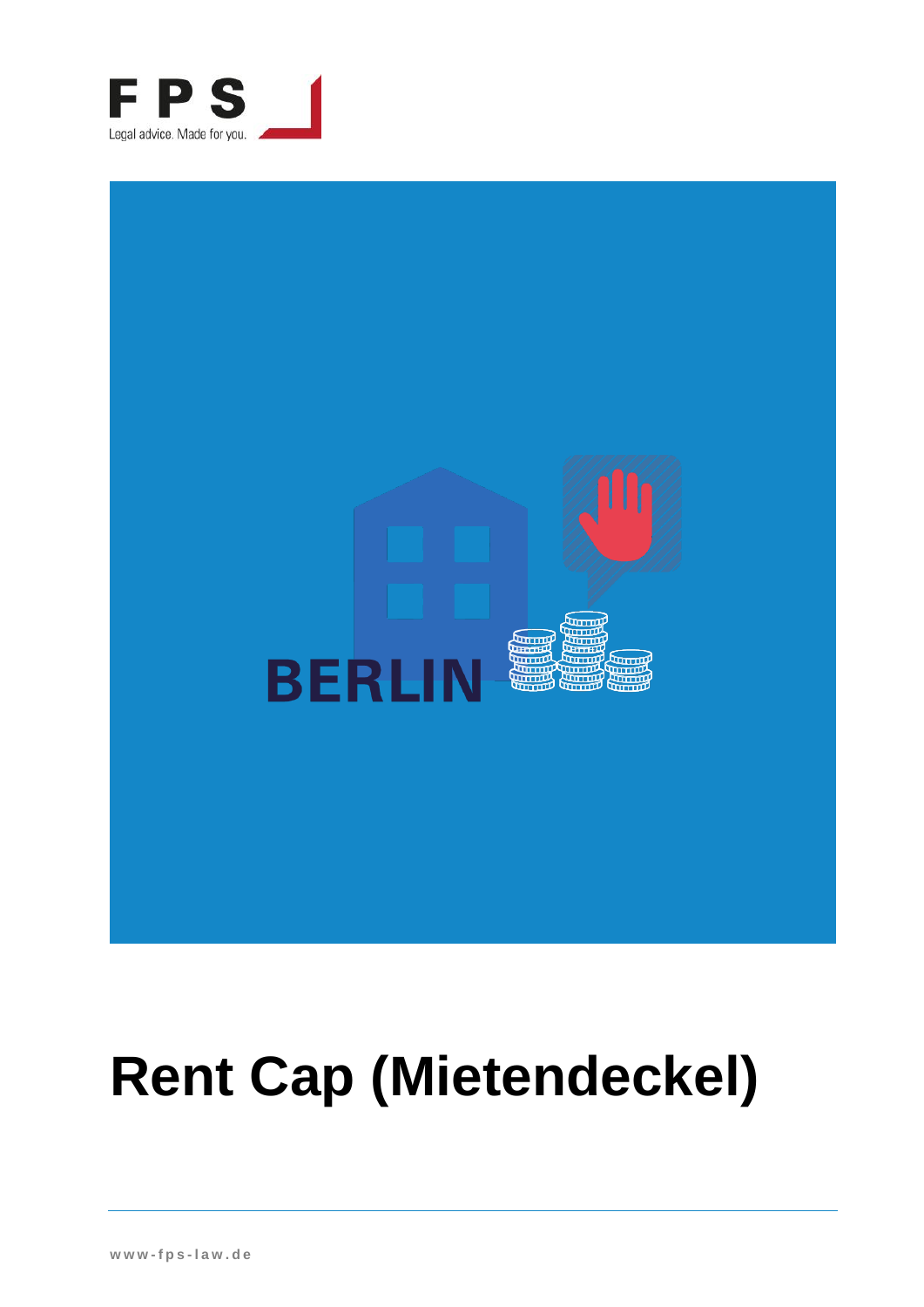# **Berlin Capped**

# **On October 22, 2019 the Senate of Berlin approved a rent cap (***Mietendeckel***) in the form of the compromise negotiated on October 17/18**

The background of the rent cap is that the Berlin coalition partners are striving to cool down what is perceived as an overpriced rental market and provide relief to renters.

According to information from the Senate, the law is expected to affect approximately 1.5 million households on the renter side.

# **The so-called "Act for the Reformation of Rent Control Laws"**

The Act will introduce three tools for managing the rental market:

- 1. **Rent freeze** Rents will be frozen at the levels of June 18, 2019
- 2. **Rent cap** Upper rent limits will be introduced for all apartments in the city.

**Rent reduction**

3. Rents will be reduced to a newly defined usury limit.

# **Regulatory law trumps civil law**

Previously uncontrolled, rental prices will be subject to central regulation by the government from now on. The market economy, including the social free market economy, will be suspended across the board.

The rent cap law is prohibitive in nature. Anyone who violates the prohibition or fails to perform legal obligations will commit a regulatory offense that may result in a fine of up to €500,000.

Objections filed against a regulatory measure will have no suspensive effect; the suspensive effect of an objection must be established by an administrative court to avoid regulatory enforcement of the measure.

The Senate Department for Urban Development and Housing will be responsible for capping rental prices, and the IBB Investment Bank Berlin will be responsible for receiving reports of or approving upgrades and for reviewing cases of undue hardship. The district offices will continue to be responsible for all so-called general responsibilities.

#### **Rent cap not in effect yet**

The provisions of the Act as they are currently known, including the white paper of June 18, 2019, are not binding yet. The rent cap has not gone into effect yet. The Act is expected to take effect at the end of February 2020. Until then, apartments may be rented out "freely" within the limits of the so-called "rent brake" (*Mietbremse*) provisions of §§ 556d of the German Civil Code (*BGB*), if applicable. The Act will remain in effect for a period of five years from its effective date. It cannot be ruled out that the effective period of the Act will be extended in the future.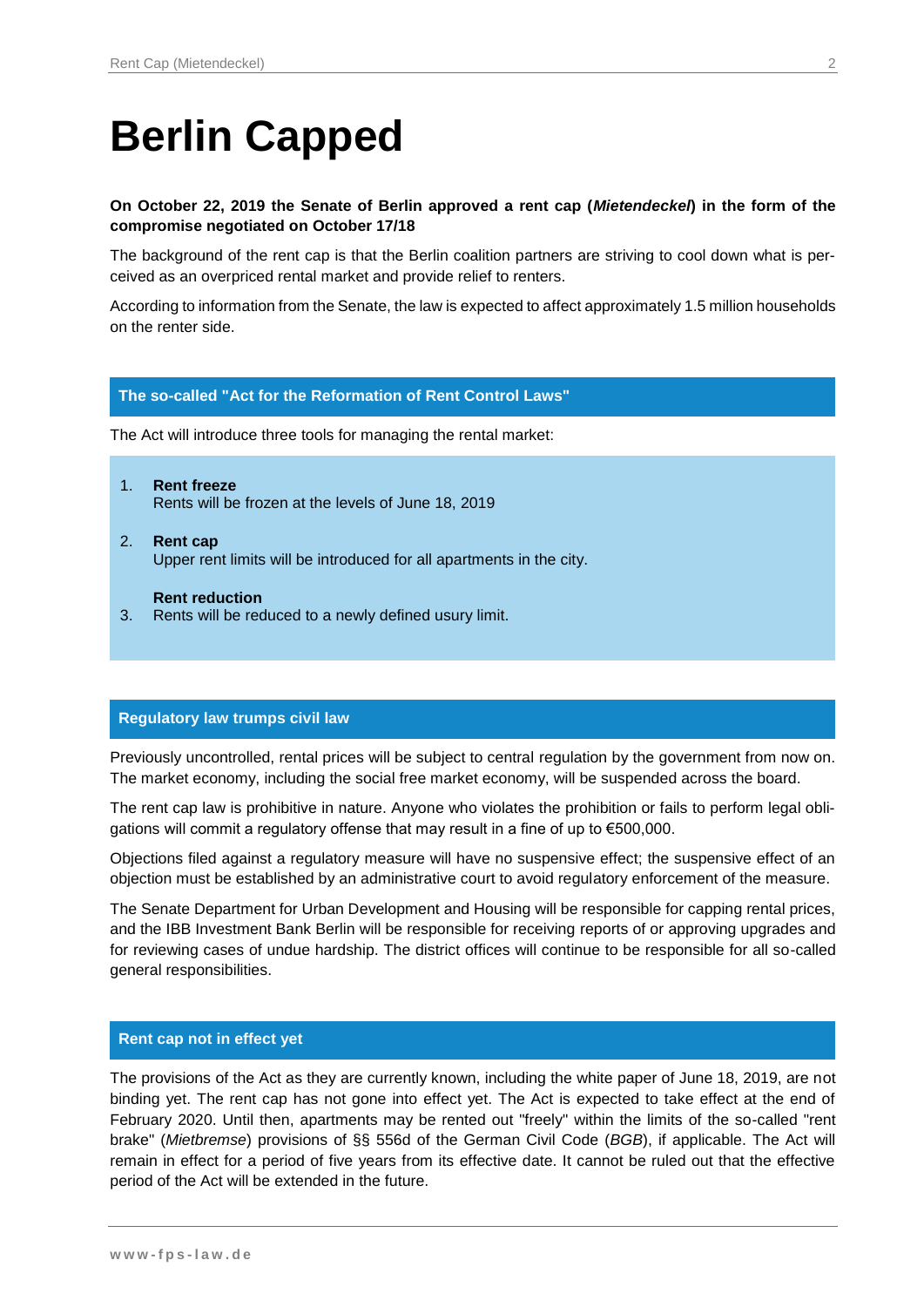# **When the Act takes effect, rental prices would, in the opinion of the Senate of Berlin, ideally revert to the level of June 18, 2019.**

The potential unconstitutionality of the Act, a topic of much debate, does not render the law invalid as long as a court has not determined that the law is in fact unconstitutional. Like all practitioners, we hope for a swift settlement of all open legal issues by the courts. Until the Act is published in the Gazette of New Laws and Regulations (*Gesetz- und Verordnungsblatt*) of the State of Berlin, no complaint can be filed with the Federal Constitutional Court and no legal review can begin.

# **Penalties will aim at "demands" for excessive rent**

Landlords who violate upper rent limits, in particular a (newly defined) usury limit, may commit a regulatory offense. Rent agreed upon before the rent cap takes effect will not satisfy the elements of a regulatory offense, even if the agreed rent exceeds the rent in effect on June 18, 2019 and is not covered by rent increases for upgrades, which are permitted within certain limits, or by hardship provisions.

Once the Act has taken effect, no rent exceeding the legal limits may be demanded as long as it is still uncertain whether the Act is unconstitutional. Even using a direct debit authorization from a tenant may be considered a demand for excessive rent and as such may result in a fine. While a lease agreement may provide for higher rent, the agreement will not be valid with respect to the excess amount.

# **Taking precautions**

If the Federal Constitutional Court were to decide that the Act is unconstitutional, payment of any (suspended) amount of the difference payment of which has not yet been demanded could be demanded later on only if agreed upon in the lease agreement. For such agreements the known rent increase provisions of the Civil Code are available, where applicable as limited by the "rent brake" provisions. Tenants will have to face potential claims for additional rent payments and, if possible, set aside savings.

Absent such an agreement, lost rent cannot be recouped later on. The State of Berlin is not liable for any rent lost as a result of complying with the potentially unconstitutional Act.

To take appropriate precautions, we recommend a careful review on a case-by-case basis.

#### **Apples, pears, and bananas all for the same price**

Upper rent limits will be independent of the location of an apartment in the city, its outfitting (except for rough categories), and any other value-relevant features.

Apartments leased on a long-term basis will be treated the same as apartments rented on a short-term basis. The same is true for living space within landlord's apartments and living space in large apartment buildings, and for furnished and unfurnished apartments. Only apartments in buildings with no more than two units will be subject to rent limits that are raised by 10%. Rent for apartments with so-called nonstandard outfitting may exceed the upper limit by €1.00.

Irrespective of the above, an apartment on *Kollwitzplatz* or on *Fasanenstrasse* will cost the same as an apartment at *Bahnhof Lichtenberg*. Only the age category of the building and the availability of a central heater, bathroom and/or indoor restroom will still make a difference.

For (new) leases signed after the Act takes effect, at most the previous rent, capped by the upper rent limit, may be collected. The upper rent limit is goes up to €1.00 per m<sup>2</sup> if there are rent-relevant upgrades. In all other cases the previous rent may be exceeded only for apartments that feature so-called modern outfitting and in cases of especially low previous rent up to a limit of  $\mathsf{65.02}$  per m $^2$ .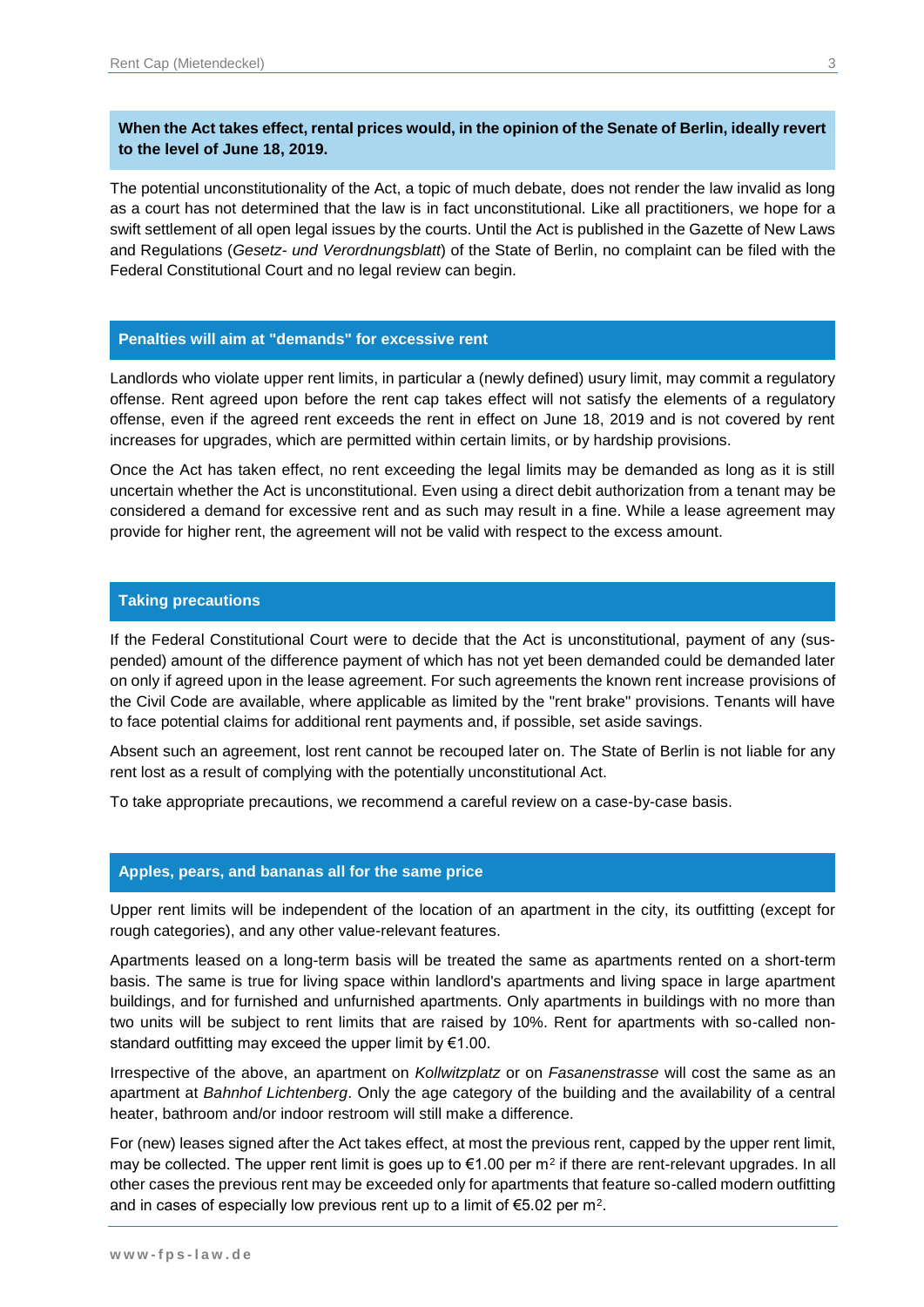For existing lease agreements (leases signed before the Act takes effect) the rent will be reduced if the upper rent limits – which may be higher or lower depending on the location of the apartment – are exceeded by more than 20% (cap).

# **Upper rent limits**

Due the assumption of the Senate of Berlin that the rental market in Berlin was still balanced until the end of 2013, rents charged after that date are viewed skeptically. The rental market in Berlin will therefore be blanketed with upper limits based on the (the second to last) rent index from the year 2013, regardless of location. The 2013 rent index, created on the cutoff date of September 1, 2012 (i.e., seven years ago), supposedly was adjusted according to the development of real wages until 2019. The upper permitted rent limits will be as follows:

| <b>Readiness of apartment</b><br>(outfitting) for first occu-<br>pancy | Rent for apartment per m <sup>2</sup> in $\epsilon$ |                                    |                                             |
|------------------------------------------------------------------------|-----------------------------------------------------|------------------------------------|---------------------------------------------|
|                                                                        | with central heater<br>and bathroom                 | with central heater<br>or bathroom | without central heater,<br>without bathroom |
| 2003 through 2013                                                      | 9,80                                                |                                    |                                             |
| 1991 through 2002                                                      | 8,13                                                |                                    |                                             |
| 1973 through 1990                                                      | 6,04                                                |                                    |                                             |
| 1965 through 1972                                                      | 5,95                                                |                                    |                                             |
| 1950 through 1964                                                      | 6,08                                                | 5,62                               |                                             |
| 1919 through 1949                                                      | 6,27                                                | 5,22                               | 4,59                                        |
| <b>Until 1918</b>                                                      | 6,45                                                | 5,00                               | 3,92                                        |

#### **In each case**

− plus 10% for apartments in buildings with not more than two units;

- − plus €1.00 for living space with so-called modern outfitting (if at least three of five criteria are satisfied: barrier-free access to elevator, built-in kitchen, high-quality sanitary equipment, mostly high-quality flooring, energy consumption of less than 120 kW/( $m^2a$ );
- − for the determination of the usury limit with deductions of €0.28 per m<sup>2</sup> for standard locations or €0.09 per m<sup>2</sup> for midrange locations and increases in the amount of  $\epsilon$ 0.74 per m<sup>2</sup> for upscale locations (usury limit plus 20% above the applicable upper rent limit)

#### **Not all new construction is the same, revitalization is not new construction**

For newly constructed apartments to avoid the constraints of the rent cap "readiness for first occupancy" must have been reached by January 1, 2014. Apartments that were completed between January 1, 2014 and September 30, 2014 are excepted from the rent cap, but are subject to the "rent brake." For purposes of the "rent brake" apartments are considered new construction only if they were completed on or after October 1, 2014. Apartments that were completed later are not subject to either set of regulations.

There are no plans to treat fully restored apartments as new apartments in order to reintroduce to the rental market living space that has become uninhabitable.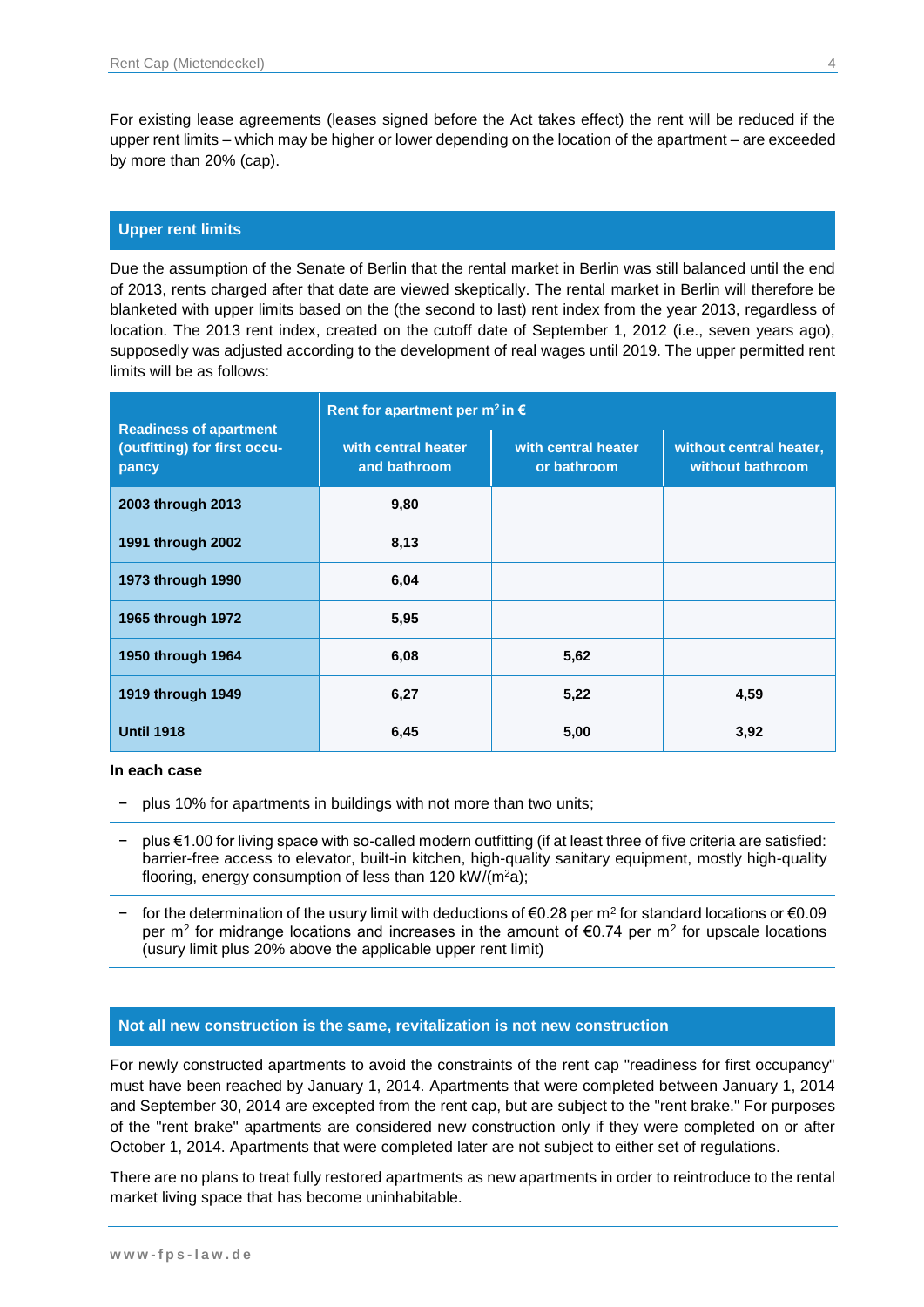# **Rent reduction and rent cap-defined usury**

The newly introduced usury limit differs slightly from the tabulated values of the upper rent limits.

Rents will be reduced to the newly defined usury limit regardless of the financial strength (household income) of tenants. This should substantially reduce the administrative burden for the authorities, but – as has already happened in the case of the "rent brake" – will also and to the same extent benefit affluent tenants renting at upscale locations.

In any event, the associated shifting of the financial burden from tenants to landlords will not provide the urgently needed boost for new apartment construction nor will it alleviate the shortage of apartments, one cause of the overpriced housing market.

Only the new usury rent limit differentiates by location to a certain degree (deductions from the upper rent limit in the amount of €0.28 per m<sup>2</sup> for standard locations or €0.09 per m<sup>2</sup> for midrange locations and increases in the amount of  $\epsilon$ 0.74 per m<sup>2</sup> for upscale locations). If the rent charged exceeds the upper rent limit so calculated by more than 20%, the rent is considered usurious. Rent may be reduced for the first time after nine months (from the effective date) (not before the end of October 2020).

Rent will be reduced by the authorities and only if requested by tenants. However, landlords will have a legal obligation to provoke such requests as follows:

#### **Notification obligation of the landlord**

Under penalty of monetary fines landlords must proactively notify not only prospective tenants before a lease agreement is signed, but also existing tenants – within two months from the effective date of the Act – of the "material factors" that figure into the calculation of the upper rent limit.

Unlike for original or new leases of apartments, notification to existing tenants does not have to be in written form (but must be demonstrable, if possible). The expense associated with this notification should be immense because it must include the date the apartment was ready for first occupancy (which may require a review of the building files), the outfitting of the apartment (central heater/bathroom and restroom), the location of the apartment in buildings with two or more units, and the euro amount of any upgrading costs for specific upgrades made in the last 15 (!) years before the effective date of the Act that will be allocated to tenants, and any valid exceptions (undue hardship). If upgrades or modifications are made after the effective date, or if requested by a tenant, the above information must be updated.

# **Multiple restrictions for upgrades**

Upgrades may impact rent only up to an amount of €1.00 per m<sup>2</sup> in any given five-year period (authorities must be notified) and may not exceed the upper rent limit by more than  $\epsilon$ 1.00 per m<sup>2</sup>. More costly upgrades may be permitted by the authorities and supported by subsidies, so that the limit for rent increases will remain at €1.00 per m<sup>2</sup> for tenants.

The Act provides that the following circumstances are generally grounds for permitting more costly upgrades:

- − The landlord has a legal obligation to make certain upgrades.
- − The upgrades advance climate protection goals of the State of Berlin.
- The upgrades make the apartment disabled-accessible.

Any other measures having an impact on rent are excluded.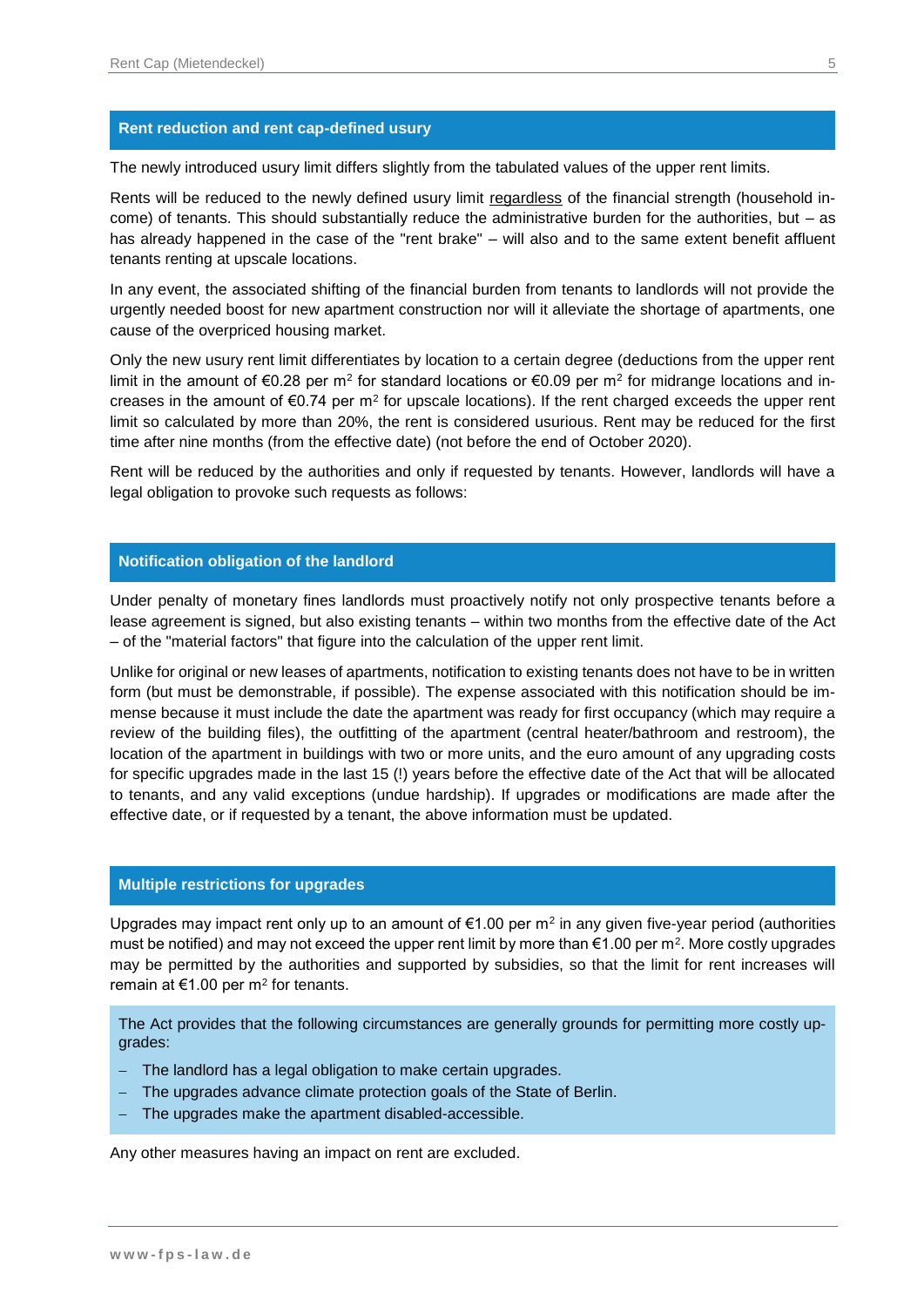# **Undue hardship for landlord**

In cases of so-called undue hardship, a landlord may apply for assistance, which, if approved, results in higher rent. The tenant impacted by the rent increase will be able to receive rent subsidies if the tenant is eligible for subsidized housing. Undue hardship generally includes permanent losses for the landlord and deterioration of the premises.

# **Protection against inflation**

For the first time in the year 2022 rents will increased by 1.3% to compensate for inflation, in conformity with the provisions of §§ 558 et seq. of the German Civil Code (*BGB*). Rent increases should occur on an annual basis, but in connection with a demand for a rent increase in accordance with § 558a of the Civil Code will be permitted only every 15 months. Rent increases to compensate for inflation may however not exceed the strict upper rent limits.

# **Conclusion**

**The Act will take Berlin into uncharted territory.**

Should the Act be passed as outlined above, its constitutionality will be contested, a contest with an uncertain outcome. We will advise our clients with this uncertainty in mind and will make recommendations for action on a case-by-case basis.

For more information check out our website at [www.fps-law.de](http://www.fps-law.de/)